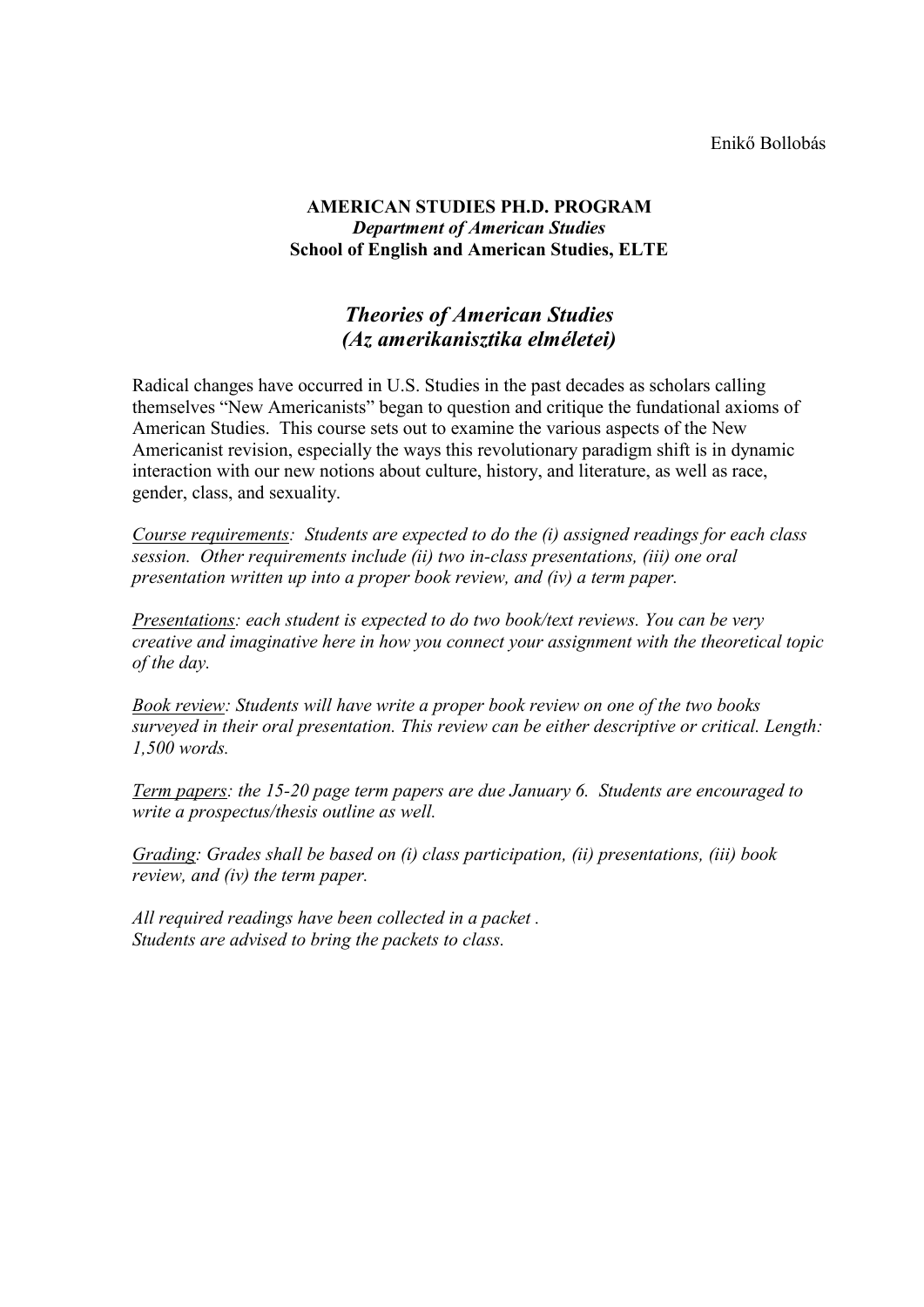## **Syllabus**

#### **1. New Americanist reconceptualizations I**

Gene Wise, "'Paradigm Dramas' in American Studies: A Cultural and Institutional History of the Movement" + Commentary by Jay Mechling

#### **Reviews to be picked from:**

Henry Nash Smith, *Virgin Land* R. W. B. Lewis, *The American Adam* Perry Miller, *Errand into the Wilderness* or *The New England Mind*

#### **2. New Americanist reconceptualizations II**

Robert F. Berkhofer, Jr., "A New Context for a New American Studies?" (to p. 286) + Commentary by Barry Shank

Janice Radway, "What's in a Name? Presidential Address to the American Studies Association, 20 November, 1998

#### **Reviews to be picked from:**

F. O. Matthiessen, *The American Renaissance* David Reynolds's *Beneath the American Renaissance* Walter Benn Michaels and Donald E. Pease, *The American Renaissance Reconsidered* Donald E. Pease, *Visionary Compacts: American Renaissance Writings in Cultural Context: Selected Papers from the English Institute, 1982-1983*

#### **3. American exceptionalism and its revisions**

Bruce Kuklick, "Myth and Symbol in American Studies" + Commentary by Howard P. Segal

#### **Reviews to be picked from:**

Perry Miller, *The New England Mind* Perry Miller, *Nature's Nation* Perry Miller, *Errand into the Wilderness* Leo Marx, *Machine in the Garden* Sacvan Bercovitch, *The America Jeremiad* R.W.B. Lewis, *The American Adam*

#### **4. Literature and Ideology**

Myra Jehlen, "Introduction: Beyond Transcendence" Sacvan Bercovitch, "Afterword"

#### **Reviews to be picked from:**

Richard Slotkin, *Regeneration Through Violence Huck Finn* controversies *Without Sanctuary: Lynching Phorography in America*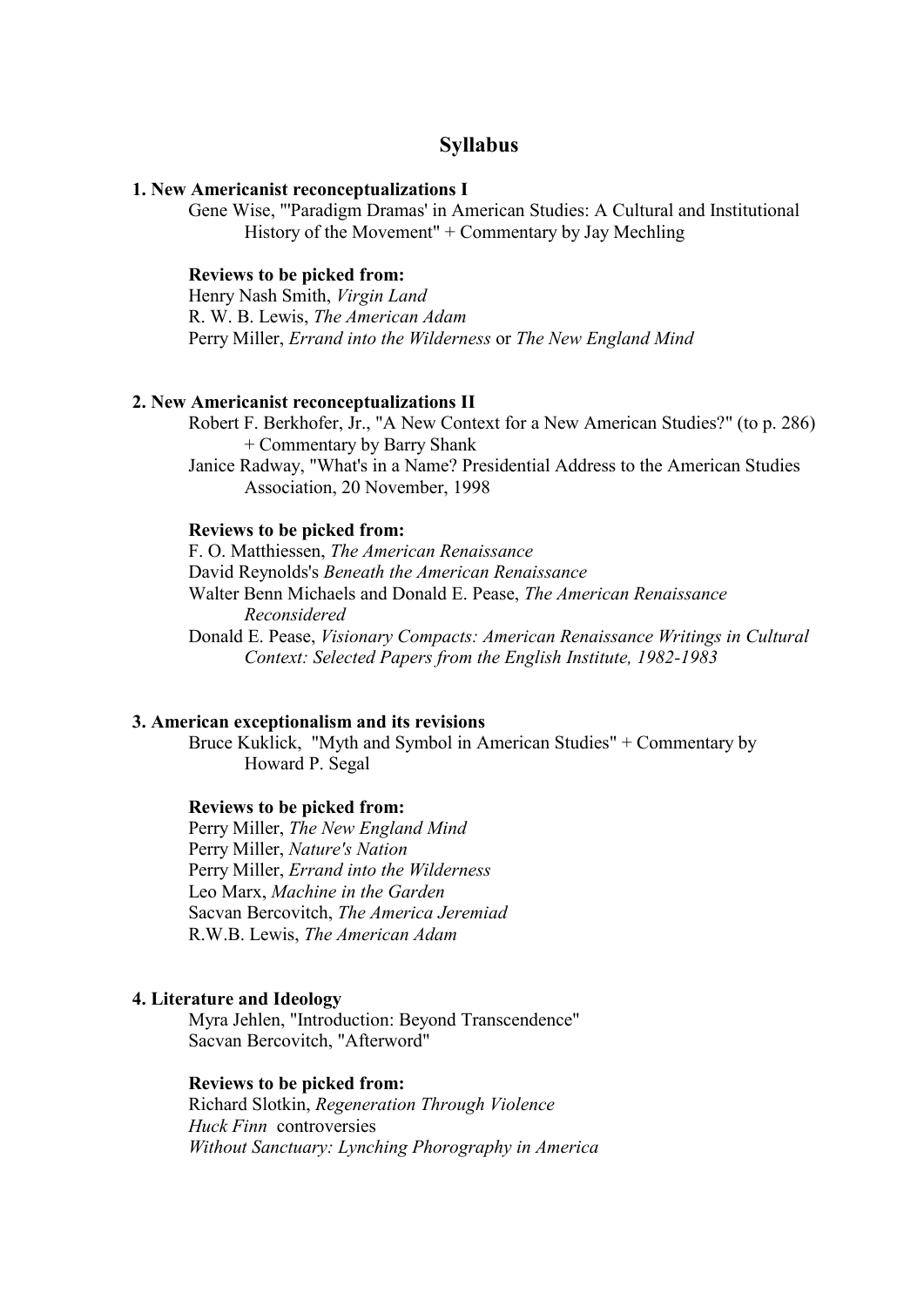Jane Tompkins, "Sentimental Power: Uncle Tom's Cabin and the Politics of Literary History" *The American Self*, ed. Sam Girgus

#### **5. Multiculturalism**

Gregory S. Jay, "Taking Multiculturalism Personally" John Trombold, "The Uneven Development of Multiculturalism"

#### **Book for review:**

Arthur M. Schlesinger, *Disuniting America: Reflections on a Multicultural Society*

#### **6. The Can(n)on in the Culture Wars**

Paul Lauter, "The Literatures of America: A Comparative Discipline" Donald Pease, "National Identities, Postmodern Artifacts, and Postnational Narratives."

#### **Book for review:**

Harold Bloom, *The Western Canon: The Books and School of the Ages*. New York: Riverhead Books, 1994.

#### **7. Reading the Canon**

Judith Fetterley, "Reading about Reading: 'A Jury of Her Peers,' 'The Murders in the Rue Morgue,' and 'The Yellow Wallpaper'"

#### **Texts for review:**

Susan Glaspell, "A Jury of Her Peers" E. A. Poe, "The Murders in the Rue Morgue" Charlotte Perkins Gilman, "The Yellow Wallpaper"

#### **8. Individualism: the crisis of hegemonic perceptions**

Barbara Welter, "The Cult of True Womanhood: 1820-1860" Linda Kerber, "Can a Woman Be an Individual? The Discourse on Self-Reliance"

#### **Book for review:**

Joyce W. Warren, *The American Narcissus*

#### **9. Shifting centers: women and gay writers in the canon**

Nina Baym, "Melodramas of Beset Manhood: How Theories of American Fiction Exclude Women Authors" + Commentary by Margaret McFadden Eve Kosofsky Sedgewick, "Introduction: Axiomatic"

#### **Books for review:**

Judith Fetterley, *The Resisting Reader*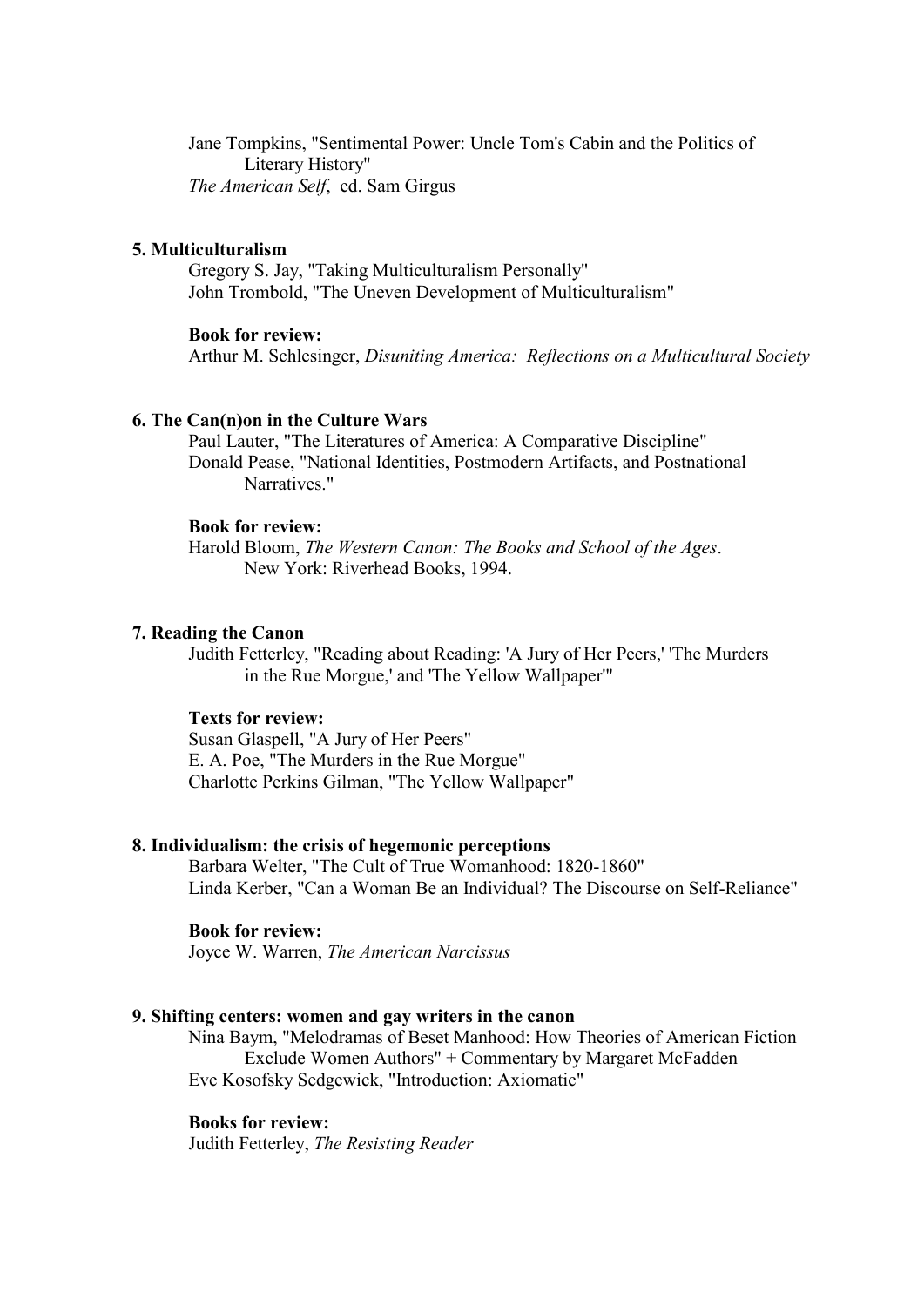Eve Kosofsky Sedgewick, *The Epistemology of the Closet*.

#### **10. Shifting the centers: African American writers in the canon**

Henry Louis Gates, Jr., "The Trope of the New Negro and the Reconstruction of the Image of the Black"

Mary Helen Washington, "Disturbing Peace: What Happens to American Studies if You Put African American Studies at the Center?"

#### **Books for review:**

Gina Wisker, *Post-Colonial and African American Women's Writing* Toni Morrison, *Playing in the Dark: Whiteness and Literary Imagination*

#### **11. Producing American Races I**

Wahneema Lubiano, "Mapping the Interstices between Afro-American Cultural Discourse and Cultural Studies (1996)." Patricia McKee, "Self-Division as Racial Divide: *The Sound and the Fury*"

## **12. Producing American Races II**

Barbara Christian, "The Race for Theory" (1987) Michael Awkward, "Appropriative Gestures: Theory and Afro-American Literary Criticism" (1988)

### **13. Wrapping up: American Studies and the Postmodern Episteme**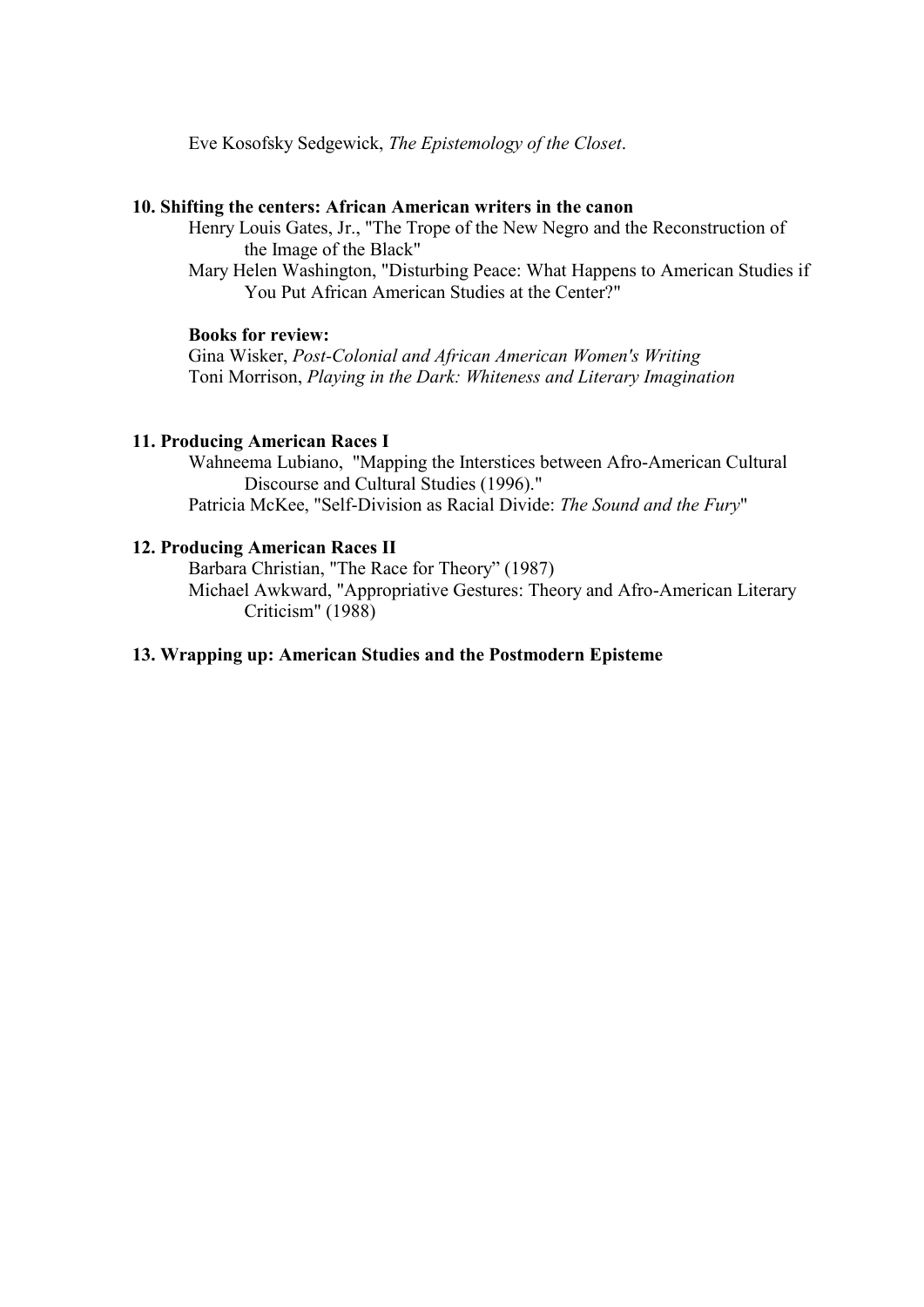## **Fall 2008 Enikő Bollobás**

## **AMERICAN STUDIES PH.D. PROGRAM** *Department of American Studies* **School of English and American Studies, ELTE**

# *U.S. Studies: A New Americanist Perspective*

# **COURSE PACKET**

| 1. Donald E. Pease, "New Americanists: Revisionist Interventions into the Canon"   |
|------------------------------------------------------------------------------------|
| <i>(boundary 2, 17.1 [Spring 1990], 1-37)</i>                                      |
| 2. Gene Wise, "'Paradigm Dramas' in American Studies: A Cultural and Institutional |
| History of the Movement" + Commentary by Jay Mechling                              |
| (Locating American Studies. The Evolution of a Discipline. Ed. Lucy                |
| Maddox. Baltimore: Johns Hopkins UP, 1999. 166-214)                                |
| 3. Robert F. Berkhofer, Jr., "A New Context for a New American Studies?"           |
| + Commentary by Barry Shank                                                        |
| (Locating American Studies. The Evolution of a Discipline. Ed. Lucy                |
| Maddox. Baltimore: Johns Hopkins UP, 1999. 279-309)                                |
| 4. Janice Radway, "What's in a Name? Presidential Address to the American Studies  |
| Association, 20 November, 1998                                                     |
| (American Quarterly 51.1 [March 1999]: 1-32)                                       |
| 5. Bruce Kuklick, "Myth and Symbol in American Studies" + Commentary by            |
| Howard P. Segal                                                                    |
| (Locating American Studies. The Evolution of a Discipline. Ed. Lucy                |
| Maddox. Baltimore: Johns Hopkins UP, 1999. 71-90)                                  |
| 6. Myra Jehlen, "Introduction: Beyond Transcendence"                               |
| (Ideology and Classic American Literature. Ed. Myra Jehlen and                     |
| Sacvan Bercovitch. Cambridge UP, 1985, 1-18)                                       |
| 7. Sacvan Bercovitch, "Afterword"                                                  |
| (Ideology and Classic American Literature. Ed. Myra Jehlen and                     |
| Sacvan Bercovitch. Cambridge UP, 1985, 418-442)                                    |
| 8. Gregory S. Jay, "Taking Multiculturalism Personally"                            |
| (American Literature and the Culture Wars. Ithaca: Cornell UP, 1997,               |
| $103 - 135$                                                                        |
| 9. John Trombold, "The Uneven Development of Multiculturalism"                     |
| (Profession. Ed. Phyllis Franklin. MLA, 1999, 236-247)                             |
| 10. Paul Lauter, "The Literatures of America: A Comparative Discipline"            |
| (Canons and Contexts Oxford UP, 1991, 48-95)                                       |
| 11. Donald E. Pease, "National Identities, Postmodern Artifacts, and Postnational  |
| Narratives."                                                                       |
| (National Identities and Post-Americanist Narratives. Ed. Donald E. Pease.         |
| Durham: Duke University Press, 1994. 1-13)                                         |